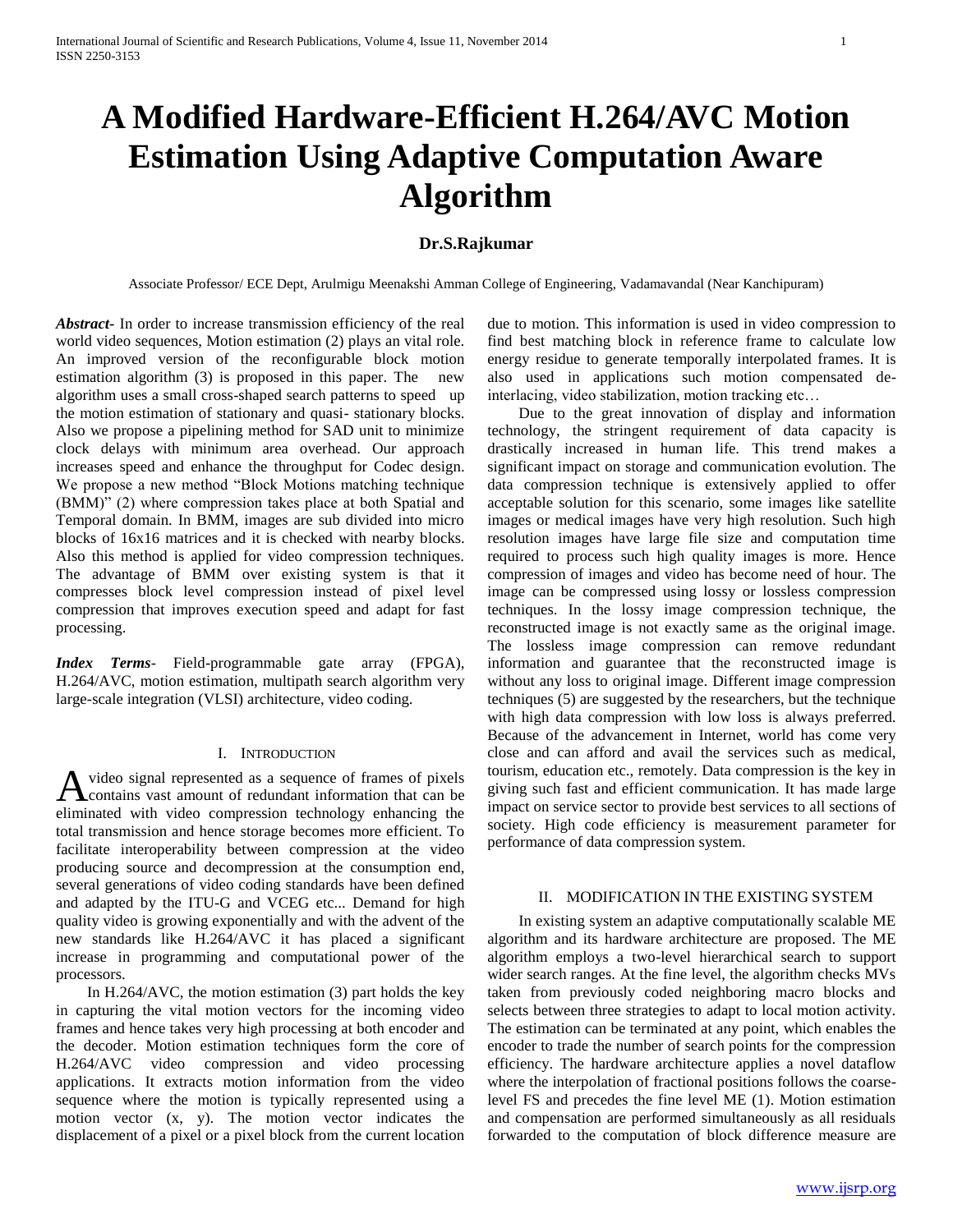buffered ready for the next coding steps. Instead of the selection of the best MV, the architecture selects the set (at least eight) of candidate MVs to forward them to the rate-distortion (RD) analysis to select the best partition mode and MV(s). This approach allows more compression-efficient coding. Additionally, the architecture (8) supports the compensation for both inter- and intra-predictions. Hence, there is no need to employ separate resources to compute residuals. The order of checked MVs is not constrained and can be adapted according to a desired search strategy.

#### III. THE PROPOSED SYSTEM

 In this motion estimation, search patterns have a large impact on the searching speed and quality of the performance. Based on motion vector distribution characteristics of real world video sequences, we propose a new cross-diamond search (NCDS) algorithm (6) using cross search patterns before large/small diamond search patterns in this paper. In multipath search pattern we use NCDS rather than DS. Because NCDS employs halfway technique to achieve significant speedup on sequence with (quasi-) stationary blocks. NCDS employs modified partial distortion criterion (MPDC) (4), which results in fewer search points with similar distortion. NCDS provides faster searching speed and smaller distortions (5) (7) than other popular fast block-matching algorithms.

## 2.1. Multipath search algorithm

 Multipath search (MPS) is a computationally scalable ME algorithm, which exploits spatial correlations between MVs and selects the search strategy according to estimated block motion activity and available computational resources. The initial MV is selected from the prediction set that contains MVs of left, upper left, upper, and upper right neighboring macro blocks, and the middle of the search area. The point that gives the smallest SAD is used as the starting SP. In the algorithm description, SP is considered as an MV checked for a  $16 \times 16$  luma macro block and a RP. Although MPS can be applied to wide search ranges, the cost of hardware resources would be significant. Therefore, it is better to use a hierarchical search to narrow the MPS range.

## 2.2. Strategy Selection

 The search strategy following the prediction set is selected on the basis of the estimated motion activity measured as the standard deviation (Std. Dev) of MVs of spatially neighboring MBs with respect to their median. Based on experiments, the Std. Dev threshold value is set to three to distinguish between highand moderate/low- motion activity. For the sake of its wide range, three step search (TSS) is selected to track high- motion activity MBs. For the rest of MBs, the diamond search (DS) algorithm (1) (2) is selected. However, since the large diamond search pattern (5) used by DS is rather sparse, kite- cross diamond search (KCDS) (6) is employed when the number of SPs remaining after the evaluation of the prediction set (*Number of SPs*) for Integer-Pel ME (IPME) is smaller than 10 (actually 26 if Fractional-Pel ME is also taken into account).



 KCDS uses a denser search pattern than DS and that is better suited to track small/moderate motion when theMPS procedure embeds some basic search strategies. Integer-Pel ME distinguished by dashed boxes can be interrupted at any SP to perform Fractional-Pel ME. If TSS is selected as the first strategy, it is not repeated later for the same search center for High-motion activity of MBs. For the rest of MBs, the new cross diamond search (NCDS) (6) algorithm is selected. However, since the large diamond search pattern used by DS is rather sparse, kite-cross diamond search (KCDS) (5 )(6) is employed when the number of SPs remaining after the evaluation of the prediction set (Number of SPs) for Integer-Pel ME (IPME) is smaller than 10 (actually 26 if Fractional-Pel ME is also taken into account). KCDS uses a denser search pattern than NCDS

and, thus, is number of SPs is small.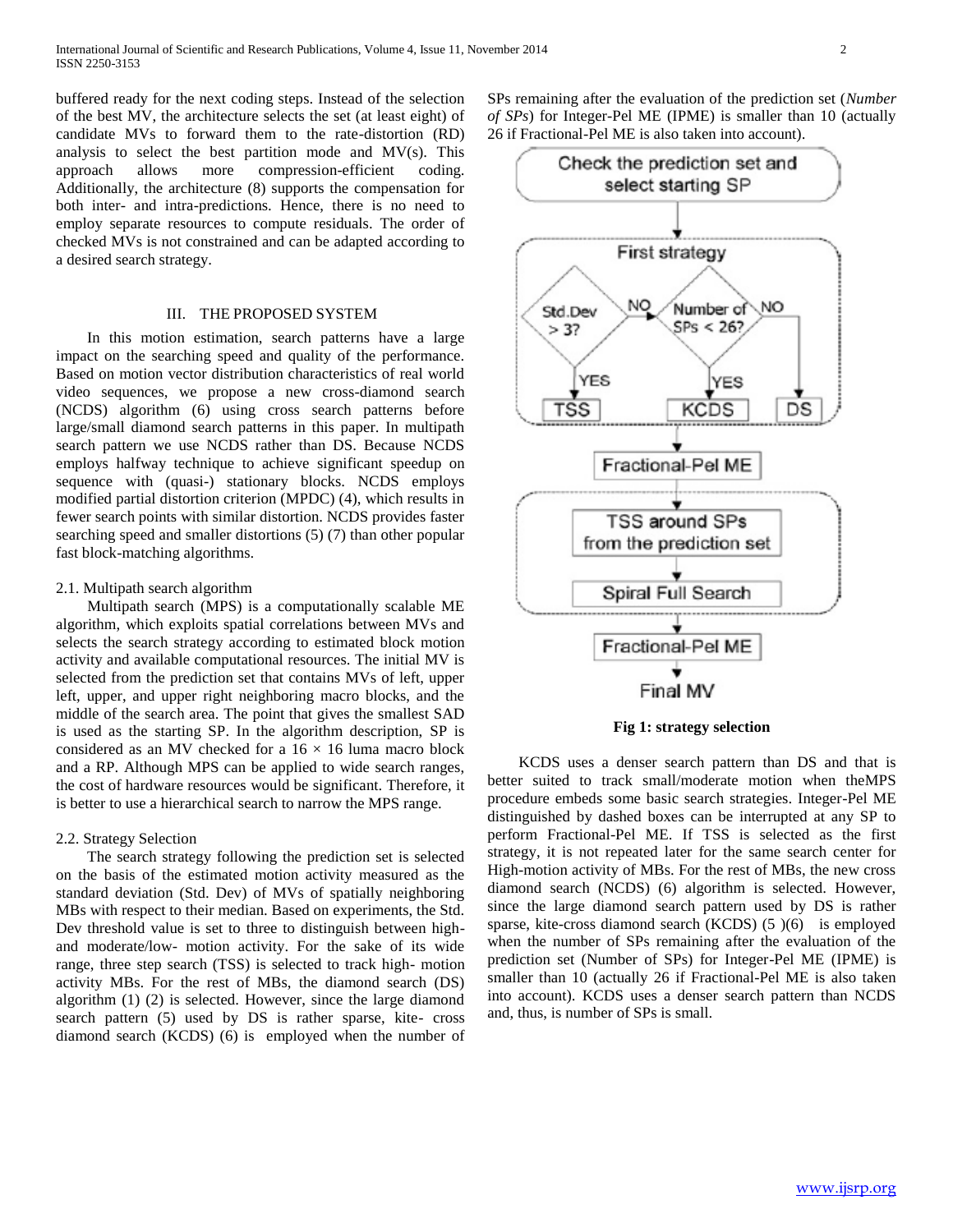

#### IV. MODIFIED HARDWARE ARCHITECTURE



 In improved version of the reconfigurable motion estimation algorithm we propose the new diamond cross search algorithm (6) that uses a small cross-shaped search patterns to speed up. Also we propose a pipelining method for SAD unit to minimize clock delays with minimum area overhead.

#### 4.1. CDS Algorithm

#### 4.1.1 Cross-Diamond Searching Patterns

 The DS algorithm uses a large diamond- shaped pattern (LDSP) (1) and small diamond-shaped pattern (SDSP) (2), as depicted in Fig. 1. As the motion vectors distribution possesses over 96% CCB characteristics in the central 5 DCB areas, an initial CSP, as shown in Fig1, is proposed as the initial step to the DS algorithm, and is termed the CDS algorithm.

#### 4.1.2 The CDS Algorithm

 CDS differs from DS by: 1) performing a CCB CSP in the first step and 2) employing a halfway- stop technique for quasistationary or stationary candidate blocks. Below summarizes the CDS algorithm (7).



 **Step (i) Starting:** A minimum BDM is found from the nine search points of the CSP located at the center of search window. If the minimum BDM point occurs at the center of the CSP, the search stops. Otherwise, go to Step (ii).

 **Step (ii) Half-diamond Searching:** Two additional search points of the central LDSP closest to the current minimum of the central CSP are checked, i.e., two of the four candidate points locatedat. If the minimum BDM found in previous step located at the middle wing of the CSP, i.e., or, and the new minimum BDM found in this step still coincides with this point, the search stops. (This is called the second-step stop Otherwise; go to Step (iii).

 **Step (iii) Searching:** A new LDSP (9) is formed by repositioning the minimum BDM found in previous step as the center of the LDSP. If the new minimum BDM point is still at the center of the newly formed LDSP, then go to Step (iv) (Ending); otherwise, this step is repeated again.

 **Step (iv) Ending:** With the minimum BDM point in the previous step as the center, a new SDSP is formed. Identify thenew minimum BDM point from the four new candidate points, 3 which is the final solution for the motion vector.

 The proposed CDS algorithm is compared against five traditional BMAs: FS, 3SS, 4SS, N3SS, and DS, in four aspects. They are:

 1) Average number of search points per block and its speedup ratio with follows SAD16 which performs the SAD on one respect to the FS;

$$
SAD(V_i) = \sum_{x=0}^{M} \sum_{y=0}^{N} |S_i(x, y) - S_{i-1}(x + dx, y + dy)|
$$

2) Average MAD per pixel;

- 3) Average distance from the true motion vector per block;
- 4) Probability of finding the true motion vector per block.

 The "true" motion vectors are regarded as those found in FS. The first two aspects provide the prediction quality and searching speed improvement. The last two methods show how far from and the percentage of finding the true motion vectors, but they are independent of the first two aspects. That means that a motion vector far away from the optimal could even give better quality within the search area.

4.2 Pipelining method for SAD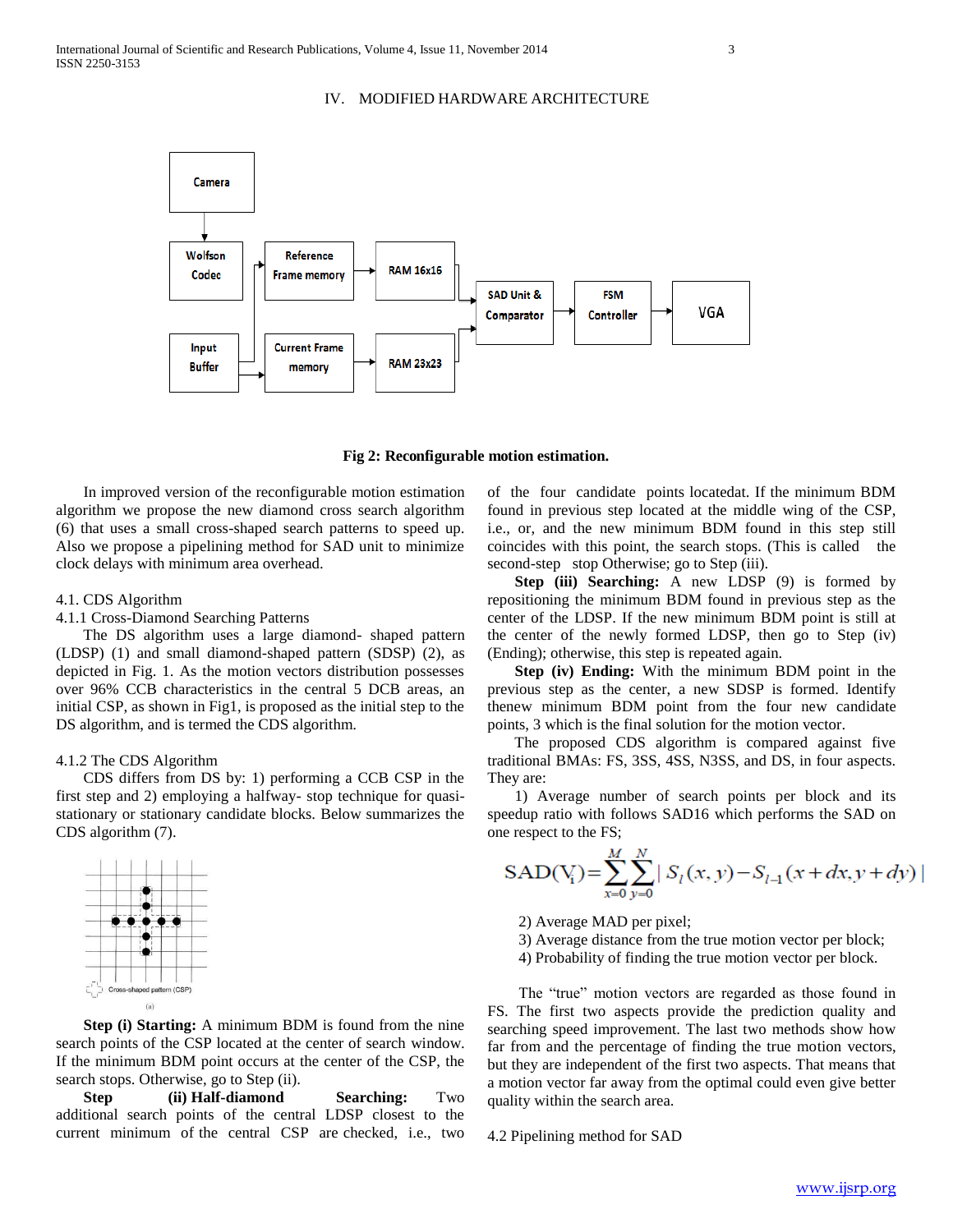The most commonly used matching criterion is the sum of absolute differences (SAD), which is chosen for its simplicity and ease of hardware implementation (9). In these fast algorithms (10) , only selected subsets of search positions are evaluated using SAD. As a result, these algorithms usually produce suboptimal solutions but the computational saving over FS is significant. When it comes to hardware implementation on the other hand, the number of SAD calculations is not the only criterion for the choice of a motion estimation algorithm. Other criteria, such as algorithm regularity, suitability for pipelining and parallelism, computational complexity and number of gates which directly affect power consumption and cost of hardware, are also very important. Due to these reasons, there have been several implementations of the full search and hierarchal search which are very regular.



**Fig 3: parallel processing of SAD values**

| Flow Status                                  | Successful - Thu Apr 10 18:44:48 2014   |
|----------------------------------------------|-----------------------------------------|
| Quartus II Version                           | 9.0 Build 132 02/25/2009 SJ Web Edition |
| Revision Name                                | DE2 Default                             |
| Top-level Entity Name                        | DE2_Default                             |
| Family                                       | Cyclone II                              |
| Device                                       | EP2C35F672C6                            |
| Timing Models                                | Final                                   |
| Met timing requirements                      | Yes                                     |
| Total logic elements                         | $181/33,216 (< 1\%)$                    |
| Total combinational functions                | $181/33.216(<1\%)$                      |
| Dedicated logic registers                    | $114/33,216(<1\%)$                      |
| Total registers                              | 114                                     |
| Total pins                                   | 425 / 475 (89 %)                        |
| Total virtual pins                           | 0                                       |
| Total memory bits                            | $0/483,840(0\%)$                        |
| Embedded Multiplier 9-bit elements 0/70 (0%) |                                         |
| Total PLLs                                   | $1/4(25\%)$                             |

5.2 Timing analysis report:

For an M x N block, where  $Sl(x,y)$  is the pixel value of frame l at relative position x,y from the macro block origin and  $Vi = (dx, dy)$  is the displacement vector, SAD can be computed as row of an macro block (16x1). By iteration or parallel execution of the SAD16 operation (8), the complete SAD for the 16x16 macro block can be performed

#### V. RESULT ANALYSIS

## 5.1 Area & Power Analysis Report:

 SAD value computed between current reference frames shows complete execution to identify compression vectors. There are 9 pixels are read from current memory block and 9 from reference memory block. It SAD value is executed using comparator. Based on SAD point value (7), FSM controller moves centre point pixel axis to minimum SAD point. This process is executed for the complete frame and motion vectors are loaded into vector memory. Similarly the synthesis result for proposed area and power analysis result were generated using Cyclone II EP2C35F672C6 family (10) and in the area analysis, my logic utilizes 181 logical elements which is 1% of total available LE's and other parameters are total registers 114 and total pins 425/475(89%). In power analysis, Total Thermal Power dissipation is 176.70mW out of which core dynamic thermal power dissipation is 9.41mW, core static thermal power dissipation is 80.15mW & input/output thermal power dissipation is 87.14mW.

| PowerPlay Power Analyzer Status                | Successful - Wed Apr 16 20:11:26 2014            |  |
|------------------------------------------------|--------------------------------------------------|--|
| Quartus II Version                             | 9.0 Build 132 02/25/2009 SJ Web Edition          |  |
| Revision Name                                  | DE2 Default                                      |  |
| Top-level Entity Name                          | DE2 Default                                      |  |
| Family                                         | Cyclone II                                       |  |
| Device                                         | EP2C35F672C6                                     |  |
| Power Models                                   | Final                                            |  |
| <b>Total Themal Power Dissipation</b>          | 176.70 mW                                        |  |
| Core Dynamic Thermal Power Dissipation 9.41 mW |                                                  |  |
| Core Static Thermal Power Dissipation          | $80.15 \text{ mW}$                               |  |
| <b>VO Thermal Power Dissipation</b>            | $87.14 \text{ mW}$                               |  |
| Power Estimation Confidence                    | Low: user provided insufficient toggle rate data |  |
|                                                |                                                  |  |